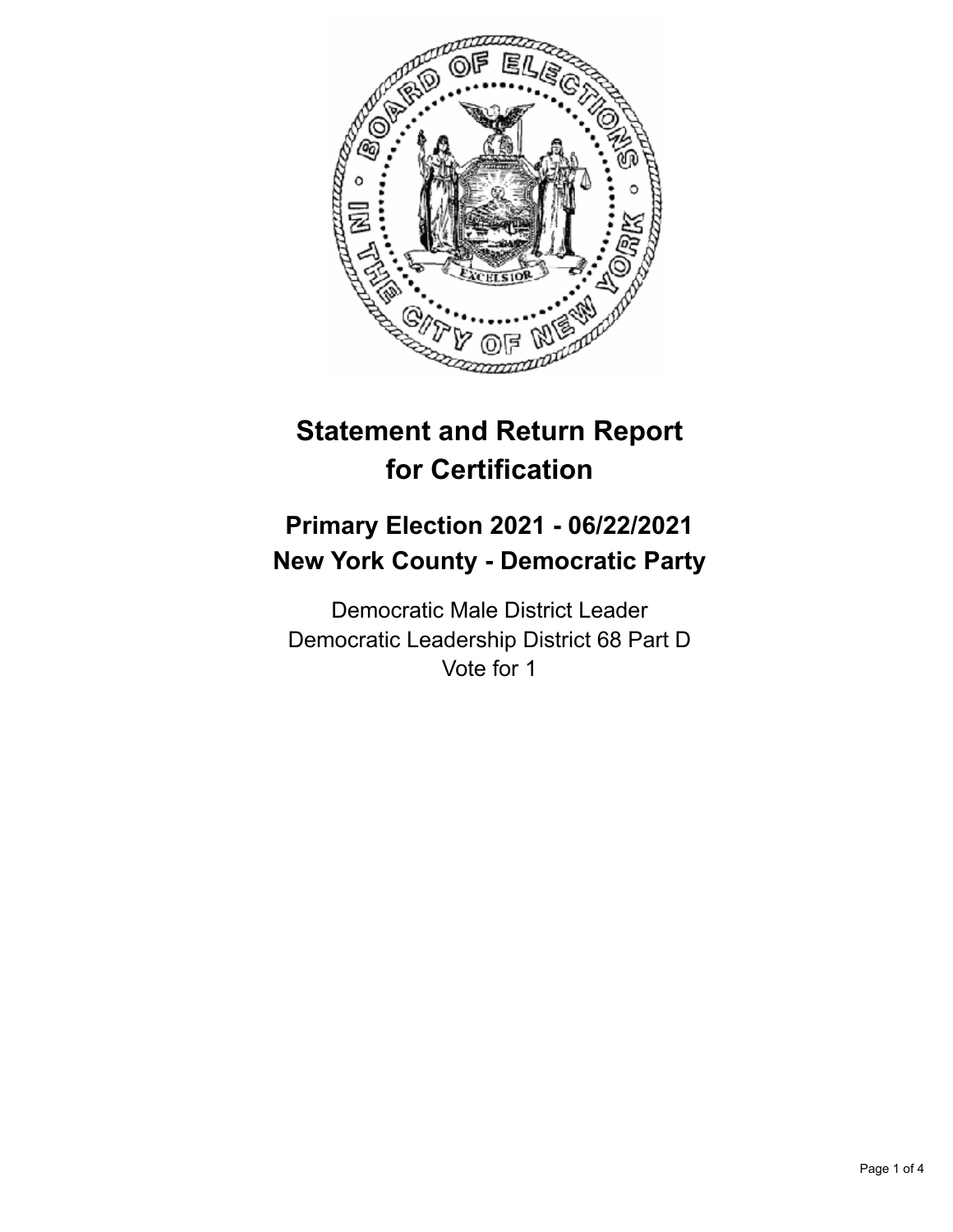

#### **Assembly District 68**

| <b>PUBLIC COUNTER</b>                                    | 3,362          |
|----------------------------------------------------------|----------------|
| MANUALLY COUNTED EMERGENCY                               | 0              |
| <b>ABSENTEE / MILITARY</b>                               | 344            |
| <b>AFFIDAVIT</b>                                         | 28             |
| <b>Total Ballots</b>                                     | 3,734          |
| Less - Inapplicable Federal/Special Presidential Ballots | 0              |
| <b>Total Applicable Ballots</b>                          | 3,734          |
| <b>WILLIAM P. SMITH</b>                                  | 1,562          |
| <b>KEITH LILLY</b>                                       | 1,281          |
| ANDRE YANG (WRITE-IN)                                    | 1              |
| BEVERLY MACFARLANE (WRITE-IN)                            | 1              |
| <b>BRIAN FORD (WRITE-IN)</b>                             | 1              |
| DEREK F. STAMPONE (WRITE-IN)                             | 1              |
| ELIZABETH R. CROTTY (WRITE-IN)                           | 1              |
| ERIC THOMPSON (WRITE-IN)                                 | 1              |
| <b>GLORIBELLE PEREZ (WRITE-IN)</b>                       | 1              |
| JOSE L. VEGA (WRITE-IN)                                  | 1              |
| KENNETH COOPER JR (WRITE-IN)                             | 1              |
| KEVIN DURANT (WRITE-IN)                                  | 1              |
| KEVIN PEREZ-MOLINA (WRITE-IN)                            | 1              |
| LEO LAUER (WRITE-IN)                                     | 1              |
| LUCIAN REYNOLDS (WRITE-IN)                               | $\overline{c}$ |
| NANCY YEH (WRITE-IN)                                     | 1              |
| RAYMOND M. PENA ALMONTE (WRITE-IN)                       | 1              |
| RYAN SUSENO (WRITE-IN)                                   | 1              |
| UNATTRIBUTABLE WRITE-IN (WRITE-IN)                       | 5              |
| WILLIAM ALLEN (WRITE-IN)                                 | 1              |
| XAVIER SANTIAGO (WRITE-IN)                               | 1              |
| <b>Total Votes</b>                                       | 2,867          |
| Unrecorded                                               | 867            |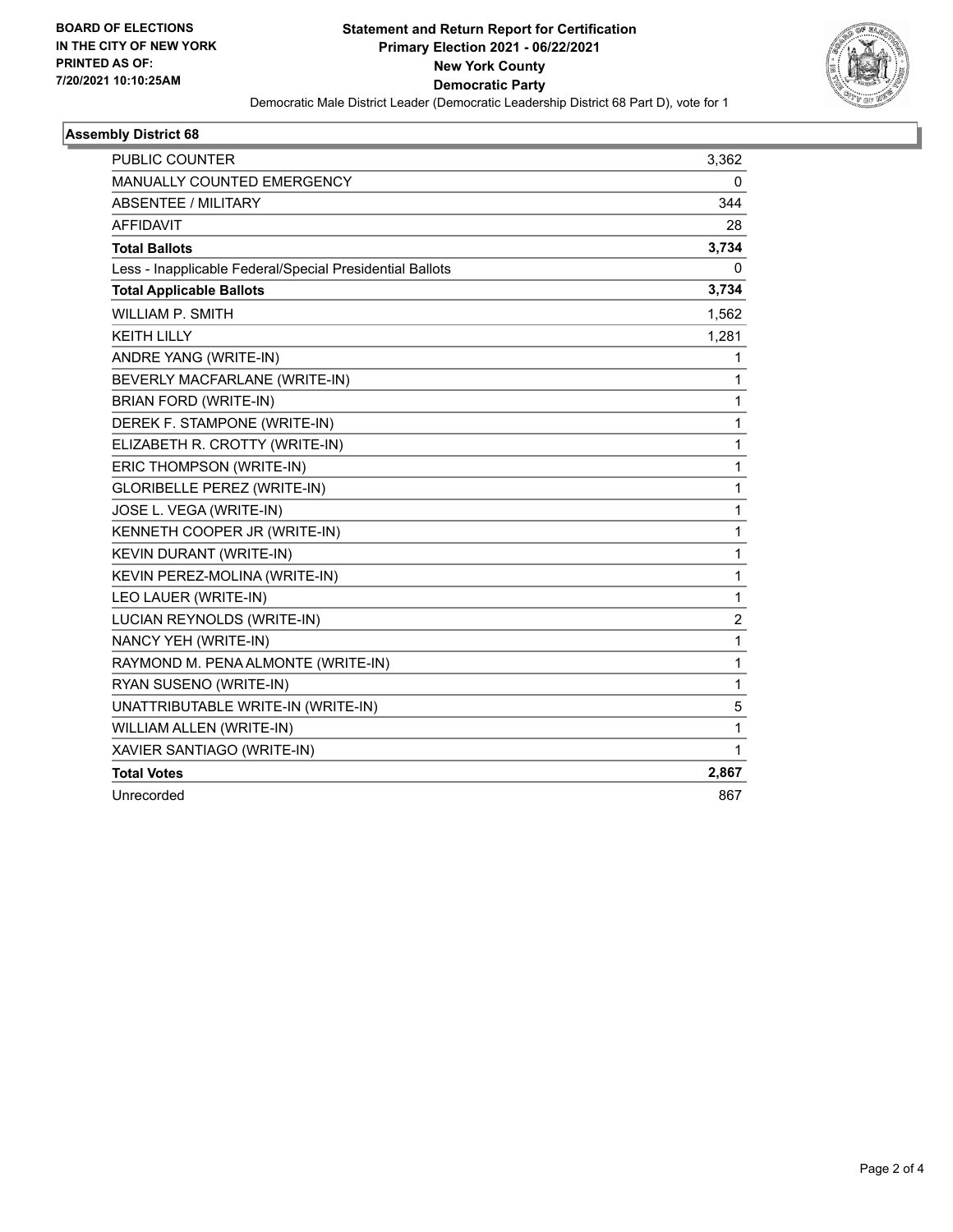

#### **Total for Democratic Male District Leader (Democratic Leadership District 68 Part D) - New York County**

| <b>PUBLIC COUNTER</b>                                    | 3,362          |
|----------------------------------------------------------|----------------|
| <b>MANUALLY COUNTED EMERGENCY</b>                        | 0              |
| <b>ABSENTEE / MILITARY</b>                               | 344            |
| <b>AFFIDAVIT</b>                                         | 28             |
| <b>Total Ballots</b>                                     | 3,734          |
| Less - Inapplicable Federal/Special Presidential Ballots | 0              |
| <b>Total Applicable Ballots</b>                          | 3,734          |
| WILLIAM P. SMITH                                         | 1,562          |
| <b>KEITH LILLY</b>                                       | 1,281          |
| ANDRE YANG (WRITE-IN)                                    | 1              |
| BEVERLY MACFARLANE (WRITE-IN)                            | 1              |
| <b>BRIAN FORD (WRITE-IN)</b>                             | 1              |
| DEREK F. STAMPONE (WRITE-IN)                             | 1              |
| ELIZABETH R. CROTTY (WRITE-IN)                           | 1              |
| ERIC THOMPSON (WRITE-IN)                                 | 1              |
| GLORIBELLE PEREZ (WRITE-IN)                              | 1              |
| JOSE L. VEGA (WRITE-IN)                                  | 1              |
| KENNETH COOPER JR (WRITE-IN)                             | 1              |
| <b>KEVIN DURANT (WRITE-IN)</b>                           | $\mathbf{1}$   |
| KEVIN PEREZ-MOLINA (WRITE-IN)                            | 1              |
| LEO LAUER (WRITE-IN)                                     | $\mathbf{1}$   |
| LUCIAN REYNOLDS (WRITE-IN)                               | $\overline{2}$ |
| NANCY YEH (WRITE-IN)                                     | 1              |
| RAYMOND M. PENA ALMONTE (WRITE-IN)                       | 1              |
| RYAN SUSENO (WRITE-IN)                                   | 1              |
| UNATTRIBUTABLE WRITE-IN (WRITE-IN)                       | 5              |
| WILLIAM ALLEN (WRITE-IN)                                 | 1              |
| XAVIER SANTIAGO (WRITE-IN)                               | 1              |
| <b>Total Votes</b>                                       | 2,867          |
| Unrecorded                                               | 867            |